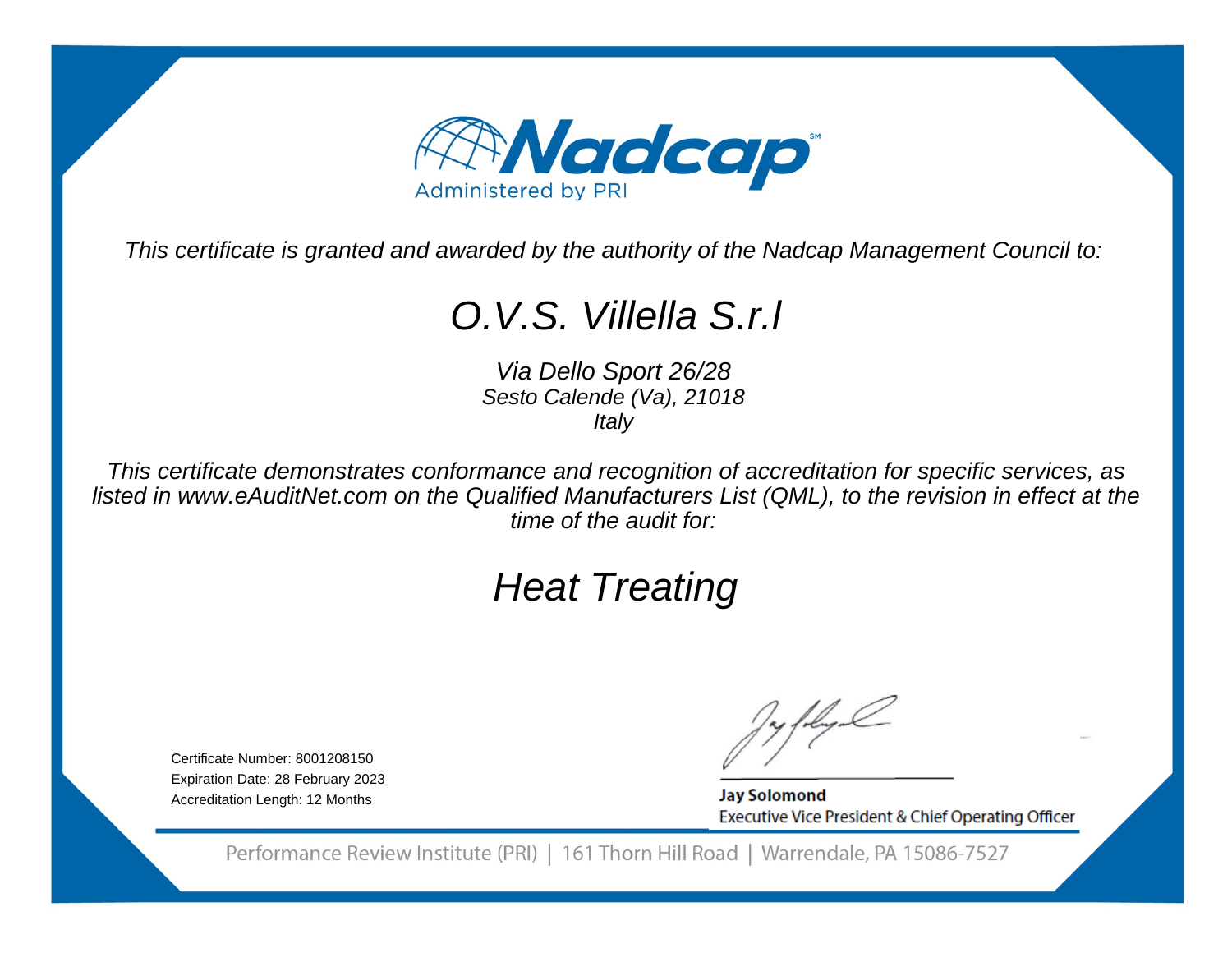

#### **SCOPE OF ACCREDITATION**

#### **Heat Treating**

#### **O.V.S. Villella S.r.l** Via Dello Sport 26/28 Sesto Calende (Va), 21018 Italy

This certificate expiration is updated based on periodic audits. The current expiration date and scope of accreditation are listed at: www.eAuditNet.com - Online QML (Qualified Manufacturer Listing).

In recognition of the successful completion of the PRI evaluation process, accreditation is granted to this facility to perform the following:

#### **AC7000 - AUDIT CRITERIA FOR NADCAP ACCREDITATION**

**AC7101/3 Rev D - Nadcap Audit Criteria for Materials Testing Laboratories – Mechanical Testing (to be used on audits on/after 4 December 2016) \*\*\*If the Auditee holds any MTL accreditation, then this checklist must be done as part of an MTL audit.**

(A) Room Temperature Tensile – Check any applicable boxes

**AC7101/4 Rev F - Nadcap Audit Criteria for Materials Testing Laboratories-Metallography & Microindentation Hardness (to be used on audits on/after 14 August 2016)\*\*\* If the Auditee holds any MTL accreditation, then this checklist must be done as part of an MTL audit**

(L0) Metallography Evaluation

Industry Spec – Other L0

(L2) Near Surface Examinations – Alloy Depletion

(L7) Near Surface Examinations – IGA, IGO

#### **AC7102 Rev K - Nadcap Audit Criteria for Heat Treating Baseline (AC7102/S and AC7102/8 must also be selected) (to be used on audits on or after 15-Aug-2021)**

Aluminum Alloys – Customer Specs

Aluminum Alloys – Industry Specs – Check any applicable boxes

Stainless Steels, Precipitation Hardening – Customer Specs

Stainless Steels, Precipitation Hardening – Industry Specs – Check any applicable boxes

Industry Spec – Other – Stainless Steels, Precipitation Hardening

Stress Relieve – Customer Specs

Stress Relieve – Industry Specs – Check any applicable boxes

#### **AC7102S Rev J - Nadcap Supplemental Audit Criteria for Heat Treating (to be used on audits on'after 31 May 2020)**

U11 The Boeing Company